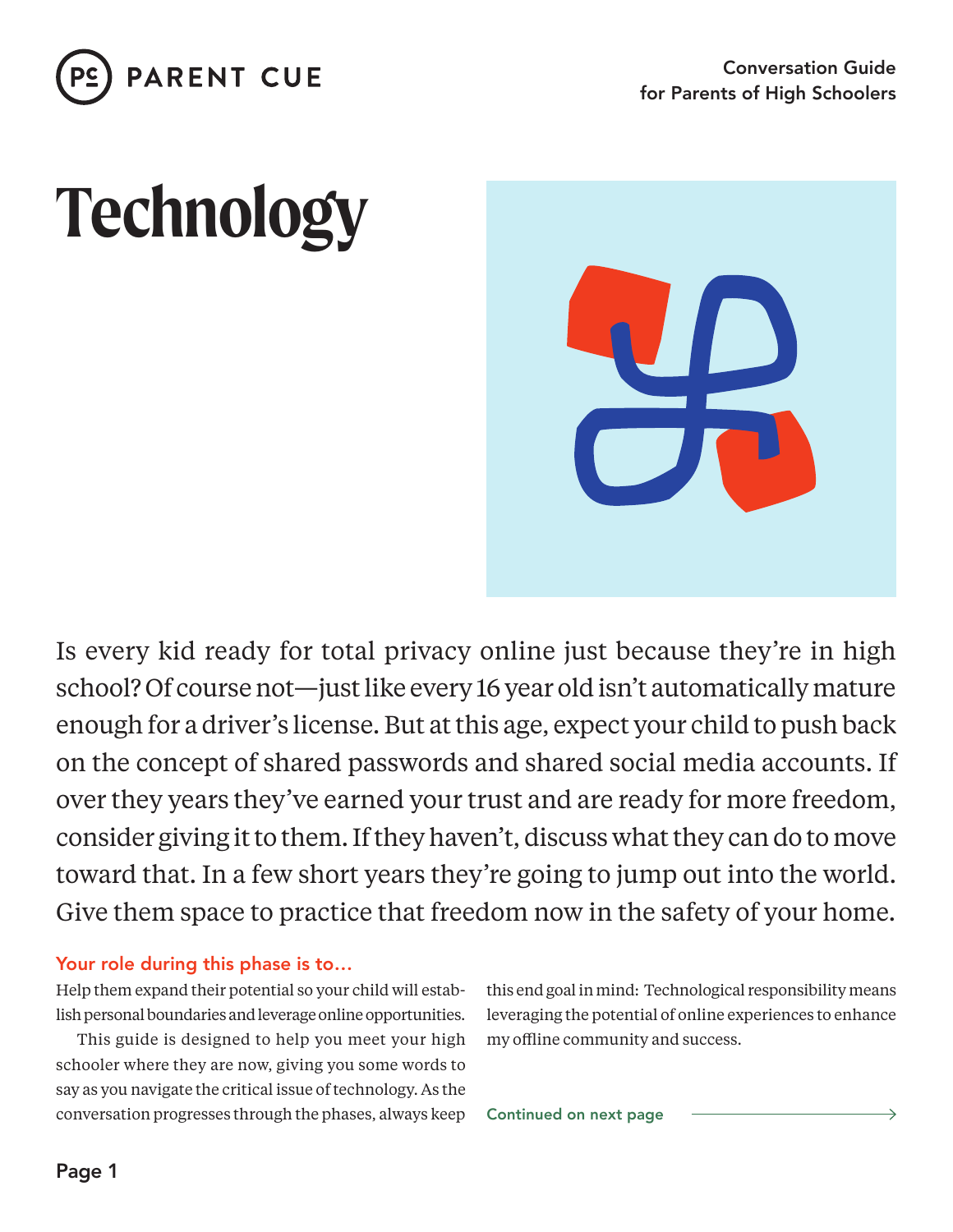## **Tips to Help High Schoolers Navigate Technology**

Every phase is a timeframe in a kid's life when you can leverage distinctive opportunities to influence their future.

#### To high schoolers…

#### SAY THINGS LIKE

- "How do you use \_\_\_\_\_ ?" (Know what apps they have and how they use them.)
- "Can you set up a playlist for me?"
- "Who's your favorite person to follow?" (Discover who they listen to online.)
- "What are some freedoms I have online that you don't have yet?" (Discuss plans for increasing freedom and responsibility over the next four years.)
- "What you post is public, even if it feels private. And it can be permanent." (Help them recognize potential risks related to the words, images, and videos they create.)
- "You cannot use your phone to text or call while driving." (Have clear expectations for cell phones and driving.)
- "Let's split the bill 80/20." (Consider sharing the bill.)
- "I'm so impressed with your Etsy shop."
- "It would help me to share our calendars so we can coordinate meals."
- "Did you know we could write letters to our Compassion® child online?" (Find ways to use technology to connect to a global mission.)
- "Can I see what you've been creating lately?" (Show interest in everything from art to engineering to design to fan websites.)
- "What's the best way for me to talk to you during the day?" (This will be more efficient as well as help you learn how they communicate)
- "Look where I am today. I'm thinking about you!" (Share pictures with each other.)
- "I'm so proud of you. Would it be okay if I post a picture to share your accomplishment?" (Model online respect.)

### **Remember**

The high school years are the years to mobilize their potential. Your teenager is approaching adulthood with freedom on the horizon. The conversations you have today will help prepare them to make wise choices concerning technology for the rest of their lives. Stay informed. Stay involved. And keep the conversation going.

**Continued on next page**